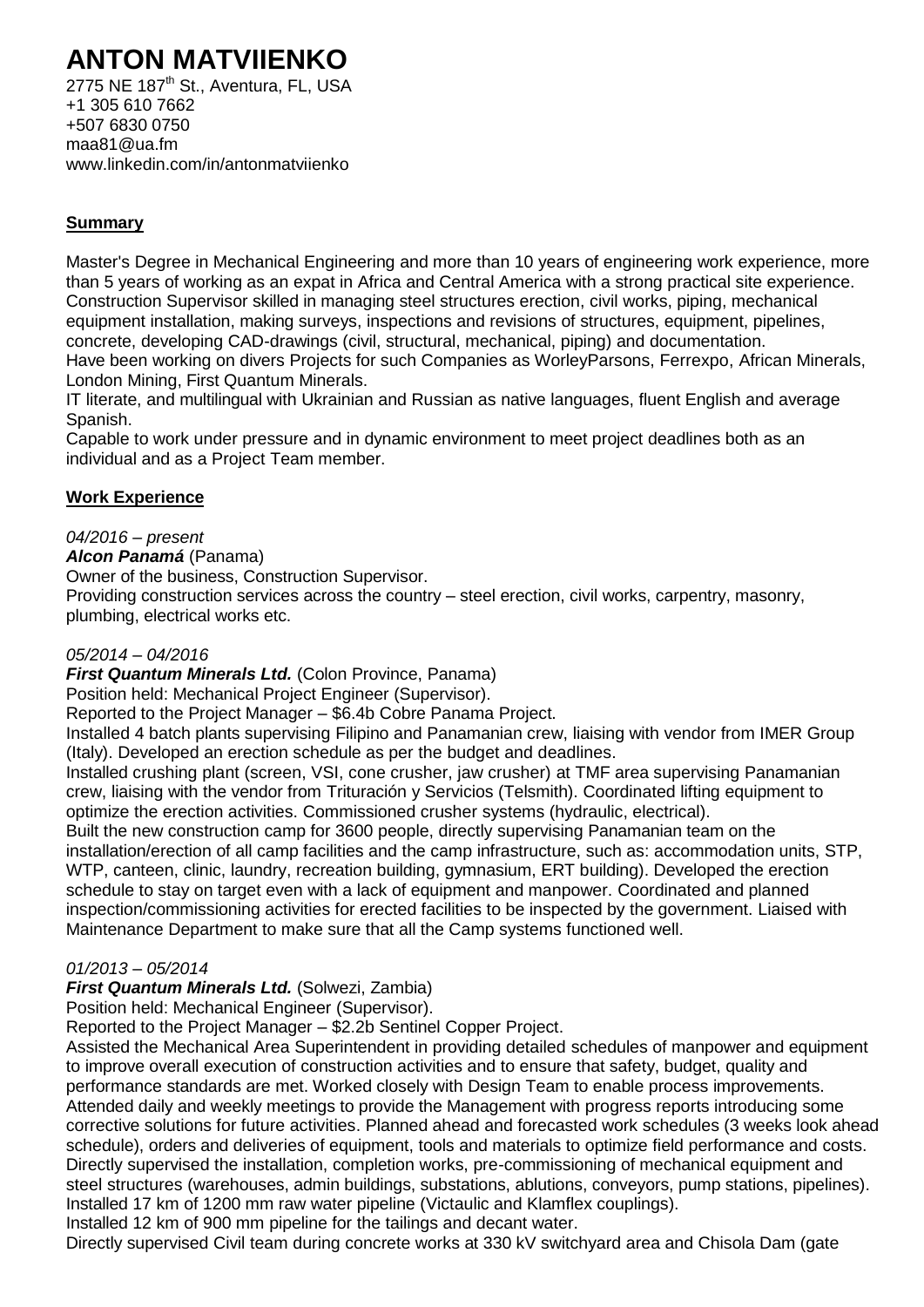shaft tower, pump station). Developed and improved the completion schedule. Worked night shifts supervising the assembly process of the gyratory crusher [\(ThyssenKrupp\)](https://www.google.com/url?sa=t&rct=j&q=&esrc=s&source=web&cd=5&cad=rja&uact=8&ved=0ahUKEwjk9Z78j4rNAhXQPB4KHbXJB-0QFghFMAQ&url=https%3A%2F%2Fwww.thyssenkruppelevator.com%2F&usg=AFQjCNFoZ9LvOJINQCNbOarfjR3io32JXA&bvm=bv.123664746,d.dmo) – steel structure erection, hydraulic system installation, mechanical equipment installation etc.

## *01/2012 – 09/2012*

*London Mining Plc.* (Freetown and Lunsar, Sierra Leone)

Position held: Mechanical Engineer.

Reported to the General Manager of Construction and Engineering.

Worked as a member of multinational Construction Team on Marampa Iron Ore Project.

Monitored the site activities and a progress against the schedule.

Checked and revised the installation process of the Plant steel structures and mechanical parts and equipment, such as: ROM pad holding 1.2 mln ton of ore, main feed bin, conveyors, screen, thickeners, water tanks, hoppers, pipe racks, WHIMS building with magnetic separators, vacuum belt filter to ensure correct assembly and installation (bearings balanced, bolts torqued, bases flat etc.).

Developed Bills of Materials and datasheets for new equipment.

Conducted surveys of areas for future equipment installations preparing detailed engineering reports. Provided Engineering support and resolved mechanical issues regarding the new milling circuit and gravity circuit for further phases of the Project sorting out Technical Queries from subcontractors, vendors and manufacturers. Collaborated with Procurement Department to coordinate equipment and material supplies. Prepared CAD-drawings (civil, structural, mechanical, P&ID, PFD) and engineering documentation regarding the Phase 1A (new-built Plant Optimization) and Phase 1B (new Plant Construction). Participated in the mine systems commissioning and pre-commissioning.

#### *05/2011 – 11/2011*

*African Minerals Ltd.* (Pepel and Makeni, Sierra Leone)

Position held: Mechanical Design Engineer (Supervisor).

Reported to the Project Manager.

Worked as a member of multinational Engineering Team on Tonkolili Iron Ore Project.

Conducted surveys, prepared Design documentation and drawings regarding the port facilities (ship loader) in Pepel and railway bridge in Makeni.

Supervised the construction team during the erection of steel structure for Tabai bridge in Makeni.

Monitored and checked the erection process of steel structure as per Quality Control Procedures.

Prepared CAD-drawings and design documentation regarding the Transfer Tower #7 (conveyors, chutes, water tanks etc.) in Port Pepel.

Liaised with welders, fitters, steel erectors, riggers to control the fabrication and assembling process. Directly supervised the activities on the main transfer tower upgrade (new parts and equipment installations – chutes, conveyor belts, idlers, pulleys).

Supervised the construction activities during the erection of a steel structure for a jetty in Port Pepel.

## *02/2009 – 03/2010*

*Odesa Commercial Sea Port, SE* (Odesa, Ukraine)

Position held: Mechanical Handling Engineer.

Was responsible for the design, specification, and selection of mechanical handling equipment.

Developed both new and existing equipment designs (conveyors, loaders).

Worked with a variety of materials and components designing mechanical assemblies for material handling systems (lifts, loaders, cranes, conveyors).

Performed an advisory and consulting work for the project team regarding the handling systems.

Liaised with construction team (riggers, welders, erectors, general labors) to control an installation process of the structures and systems.

#### *11/2007 – 01/2009*

*WorleyParsons Ukraine, LLC* (Komsomolsk, Ukraine)

Position held: Mechanical Engineer.

Reported to the Project Director.

Worked as a member of Construction Team on \$2.5b Ferrexpo Iron Ore Expansion Project. Prepared mechanical and electrical CAD-drawings and engineering documentation regarding the Project Feasibility Study. Worked with blueprints. Liaised with Design Institutes and Design Organizations, with contactors and equipment suppliers, vendors, manufacturers etc.

Conducted visual inspections of existing capacities to define their current technical state and to define if they are fitting for further services (Pelletizing Plant, Concentrating Plant, pipeline racks, conveyors, crushers, mills, concentrate storage building, pumps, cranes, electrical substations, cable lines etc.). Conducted surveys of areas for future equipment installation and prepared detailed reports.